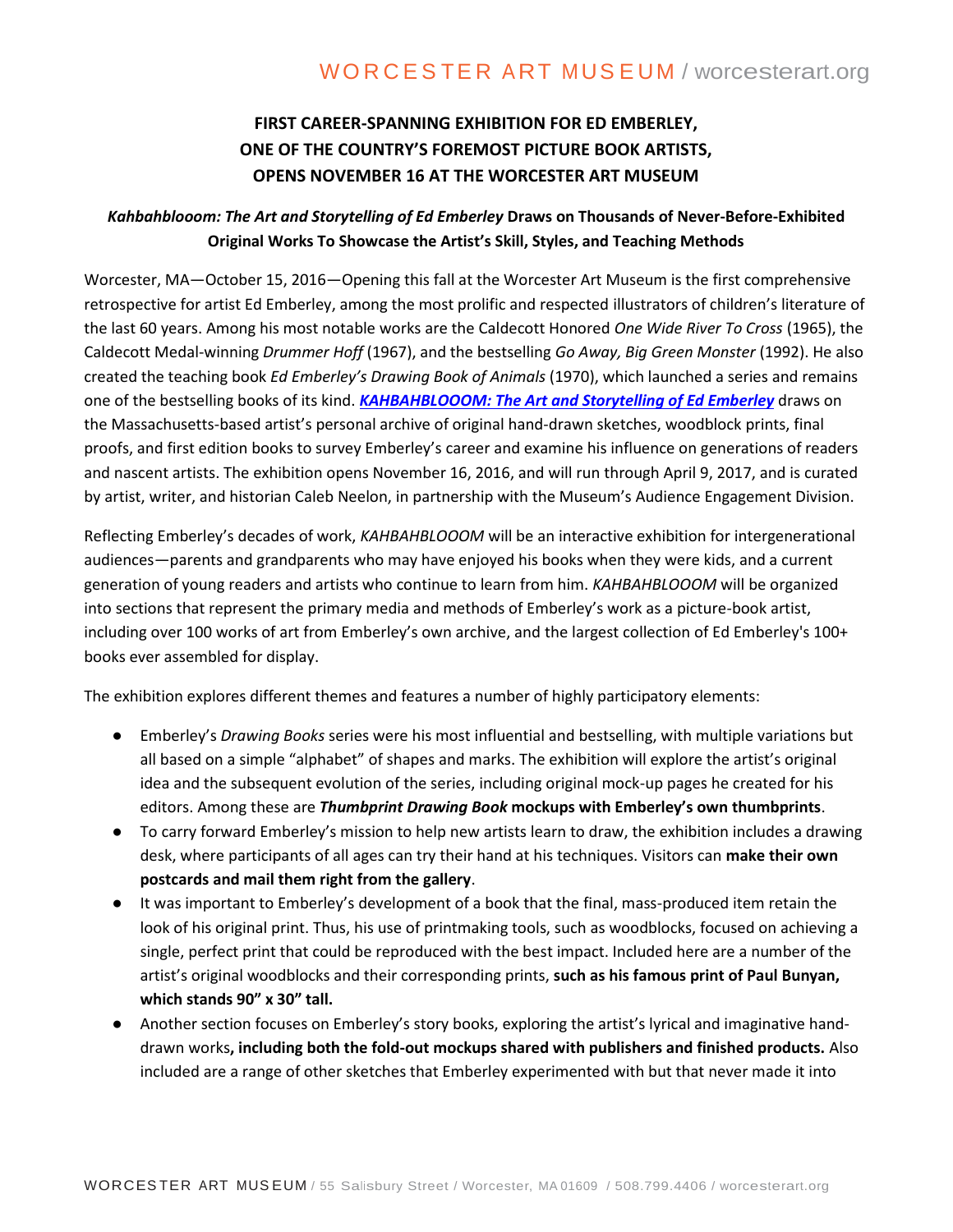print. The section will provide insight into his techniques as an artist and the process of developing illustrations to accompany a story.

- To help visitors understand Emberley's process, an **interactive light table** will provide a variety of shapes and colors that can be used to experiment with different aspects of design and color mixing.
- To celebrate the books themselves, the exhibition will include **an extensive reading room, featuring Emberley's books, anchored by a giant replica of Paul Bunyan's Bunk House**, inspired by Emberley's *The Story of Paul Bunyan.*

"It only took two of Ed Emberley's Drawing Books to change me forever and set me on a path as an artist," said guest curator Caleb Neelon. "He is so restlessly creative that he worked in radically different ways, changing styles and media from book to book, and that's quite unusual. *Kahbahblooom* allows viewers to experience all of Ed's diverse output and artistic energy, going beyond the books and into his entire creative process."

*KAHBAHBLOOOM: The Art and Storytelling of Ed Emberley* is supported in part by The Donald and Mary Melville Contemporary Art Program Fund and The John M. Nelson Fund. Sponsorship support is provided by Cole Contracting, Inc. and Imperial Distributors, Inc. Media Partner is Artscope Magazine.

The following events and programs will be held in conjunction with the exhibition:

- **Opening Reception: Thursday, November 17**, **5-8pm.** The public is invited to meet the artist and view the exhibition at a special opening reception. The event includes live music, light refreshments, and a cash bar. Free with Museum admission. Free for all college students.
- *Ed Emberley Family Weekend*: **Saturday, November 19, 10am to 5pm, and Sunday, November 20, 11 am to 5pm.** This family-focused weekend includes art making, Art Cart activities, tours, and more. Free with Museum admission.
- *Helmutt's Drop-in Studio*: **Beginning November 16: Wednesdays – Fridays, 11am to 12pm and 1 to 3pm, Sundays, 2 to 5pm.** Visitors of all ages are invited to try out some of the techniques Ed Emberley uses to create his colorful picture books. Free with Museum admission.

For high resolution press images for *KAHBAHBLOOOM,* visit [worcesterart.org/exhibitions/ed](http://www.worcesterart.org/exhibitions/ed-emberley/press/)[emberley/press/](http://www.worcesterart.org/exhibitions/ed-emberley/press/)

#### **About Ed Emberley**

Emberley's career as an artist for children began in 1961 with *The Wing on a Flea: A Book About Shapes*, which was on the list of the top 10 *New York Times* illustrated books of the year, and was an American Library Association (ALA) Notable Book. He was and remains unusual for a children's book illustrator, with a style and approach that varied radically from book to book. As a result, some of his books have become out-of-print cult classics, such as *Suppose You Met a Witch* (1973) and *The Wizard of Op* (1975), respected more now than they were at the time they were first published.

In 1970, Emberley published his first teaching book in what would become a bestselling series, *Ed Emberley's*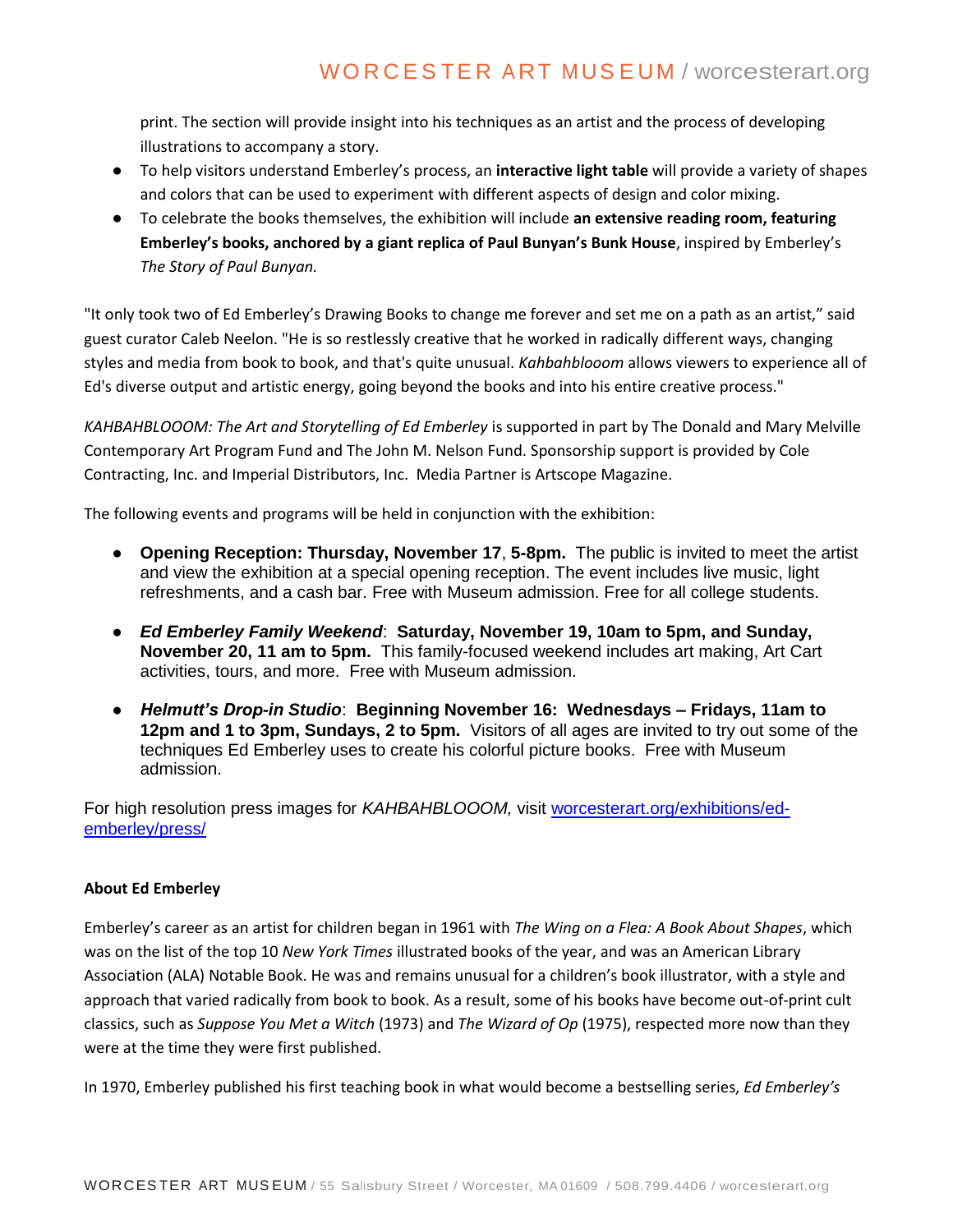# WORCESTER ART MUSEUM / worcesterart.org

*Drawing Book of Animals*. Focused on teaching children and young adults an 'alphabet' of simple shapes and marks, the books show step-by-step ways to draw faces, dragons, boats, devils, outer-space scenes, and more. These books—including *Ed Emberley's Thumbprint Drawing Book* (1977), *Ed Emberley's Big Green Drawing Book* (1979), and many more—have had an enduring impact on a generation of professional artists and illustrators working today.

Edward R. Emberley was born in Malden, Massachusetts, in 1931. He received a BFA from the Massachusetts College of Art and Design in painting and illustration. In 1955, he married Barbara Collins, who became his partner in life and work, along with their two children, Michael and Rebecca, who continue in the family business of books for children. Ed and Barbara have lived in the same 300-year-old house in Ipswich for more than fifty years.

"The art of the picture book may just be the most important art form there is, because it is the picture book that introduces most of us to art when we are children," said Adam Rozan, director of audience engagement at the Museum. "Ed Emberley's art engages on multiple levels. His use of line and color, and his evolving styles, demonstrate that illustrators are as much a part of art history and culture as photographers, painters, and sculptors. At the same time, by creating an exhibition that is as inviting as a 'book nook' at school or in a library, Emberley's work inspires and cultivates the next generation of art lovers, artists, and museum visitors."

*KAHBAHBLOOOM: The Art and Storytelling of Ed Emberley* is guest curated by artist, writer and historian Caleb Neelon and is co-curated by the Worcester Art Museum's Audience Engagement Division, including: Adam Rozan, Director of Audience Engagement; Marcia Lagerwey, Curator of Education; and Katrina Stacy, Associate Curator of Education. Neelon—an international public artist — has authored or collaborated on more than twenty books on urban history and art, including the landmark *The History of American Graffiti*, co-authored with Roger Gastman (HarperCollins, 2011), and *ED EMBERLEY*, a retrospective he co-authored with Todd Oldham (AMMO Books, 2014).

#### **About the Worcester Art Museum**

Founded in 1896, the Worcester Art Museum's encyclopedic 37,500-piece collection covers 51 centuries of art. Highlights include the Medieval Chapter House, Renaissance Court, and Worcester Hunt Mosaic, as well as the recently integrated John Woodman Higgins Armory Collection of arms and armor. The Museum is internationally known for its collection of European and American art. It was the first in America to acquire paintings by Monet and Gauguin and one of the first to collect photography. As the first U.S. museum to focus on collaborating with local schools, it has been at the forefront of engaging audiences and giving them a meaningful and personal experience.

The Worcester Art Museum, located at 55 Salisbury Street in Worcester, MA, is open Wednesday through Friday and Sunday from 11 a.m. to 5 p.m.; Saturday from 10 a.m. to 5 p.m.; and every third Thursday from 11 a.m. to 8 p.m. Admission is \$14 for adults, \$6 for children 4-17, \$12 for seniors 65+, and \$12 for college students with ID. Members and children under four are free. Parking is free. For more information, visit [worcesterart.org.](http://www.worcesterart.org/)